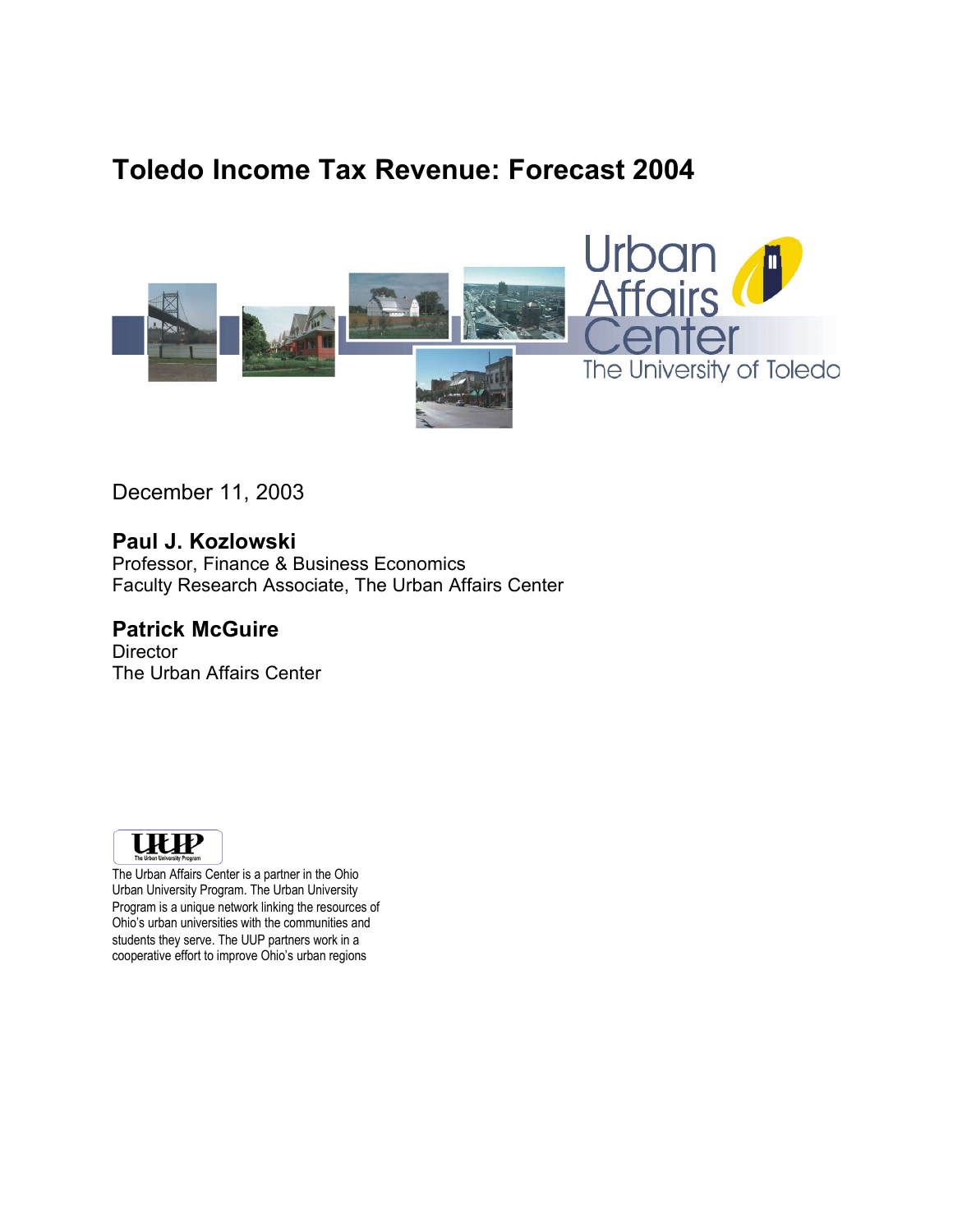Prepared for Toledo City Council December 11, 2003

By The University of Toledo Urban Affairs Center

#### **Paul J. Kozlowski**

Professor, Finance & Business Economics Faculty Research Associate, The Urban Affairs Center

### **Patrick McGuire**

**Director** 

**The University of Toledo Urban Affairs Center 2801 W. Bancroft St. Toledo, Ohio 43606 4195303591 E-Mail: uac@utoledo.edu**

**This publication is available for download at the Urban Affairs Center website: HTTP://uac.utoledo.edu**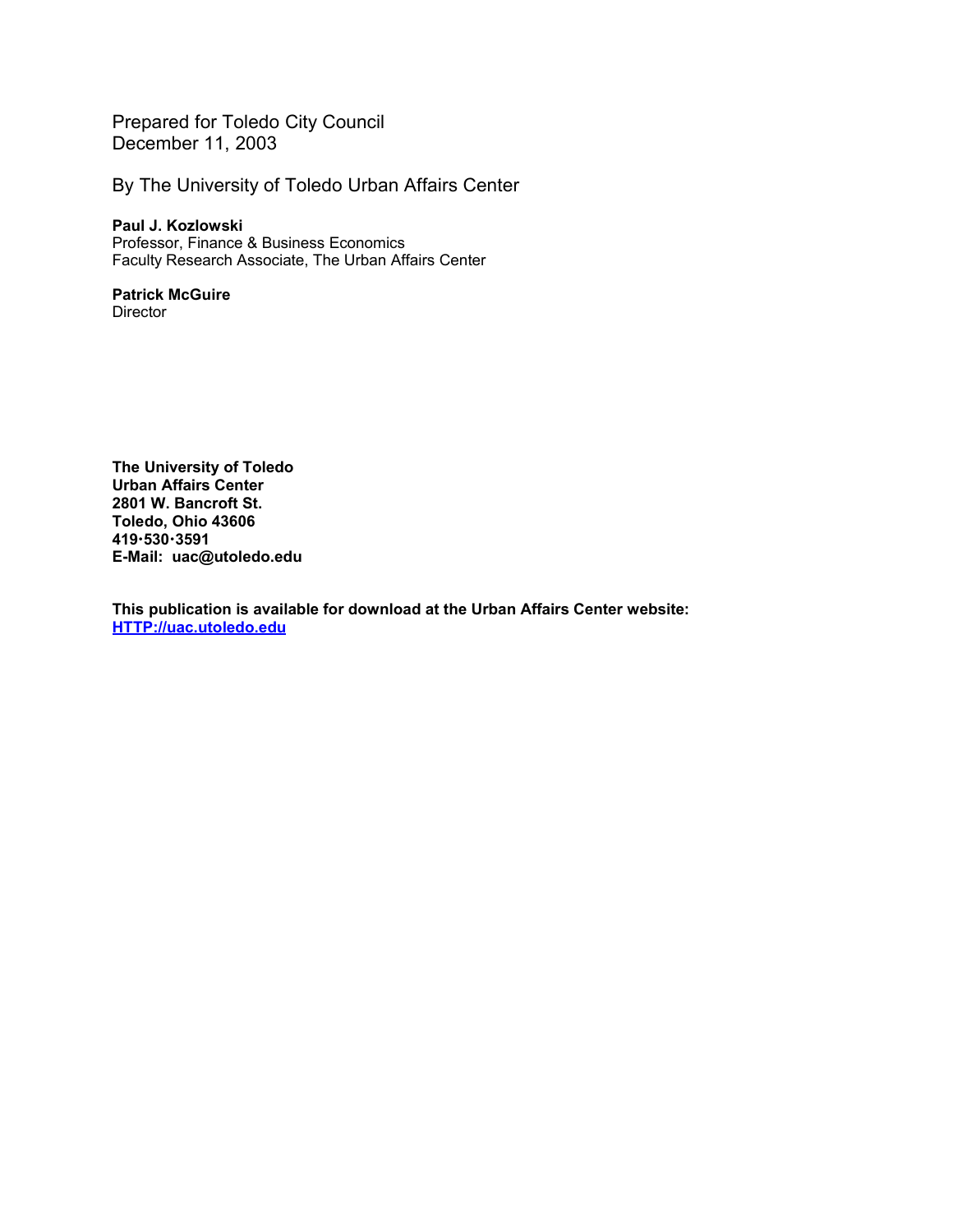# **Table of Contents**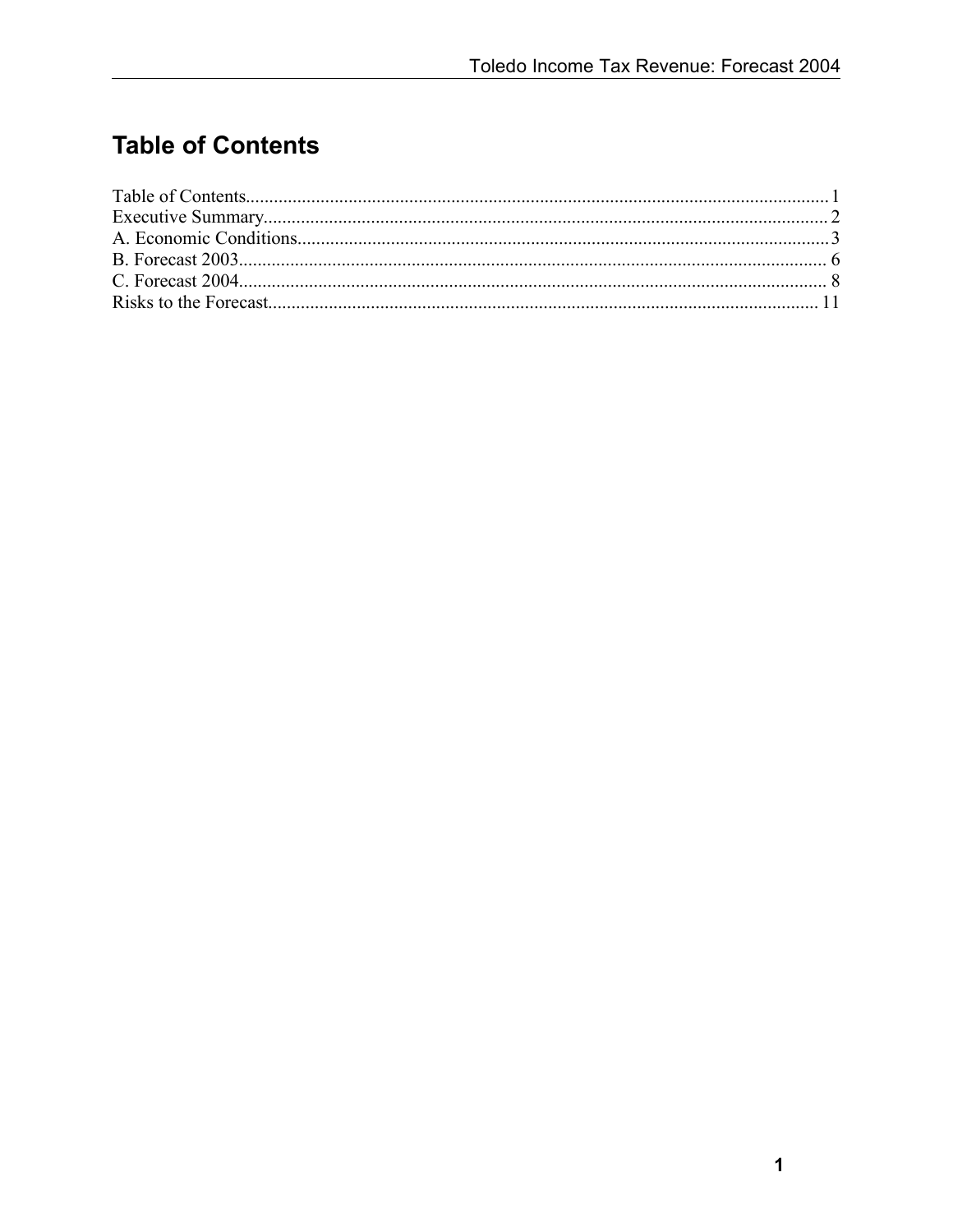## **Executive Summary**

Economic fundamentals improved this year, but labor market conditions remained weak. Employment, especially in manufacturing, has not rebounded strongly even though the national economy recorded solid gains in the second half of 2003. For the local economy, 2003 hardly seemed like a second year of recovery. Nevertheless, local signs of recovery exist and we expect improvement in 2004 as the pace of picks up.

We cited weak labor market conditions as a downside risk a year ago and that caused recovery in the City's income tax revenue to stall this year. For 2003 our forecast now shows a 1.4% gain in tax withholdings but declines in collections from businesses and individuals. We do not expect the \$1.8 million gain in tax withholding this year to offset the decreases in business and individual collections. A year ago we cited growth of revenue from business tax collections as the biggest potential drag on the City's income tax revenue for 2003. That turned out to be the case. Our dynamic quarterly forecast procedures (DQF) show a slight drop (0.6%) in total income tax revenue this year, which translates into a loss of nearly \$1 million for the City. Overall, we were too optimistic in our forecast a year ago.

Our forecast for 2004 shows a 3.4% gain in the City's total income tax revenue to \$158.2 million. That's up about \$5 million from 2003. Most of the gain next year comes from tax withholding, \$4.3 million, but collections from businesses and individuals also contribute positively. Expected improvements in national and local economic conditions contribute to predicted increases in income tax revenue. Improving local labor market conditions translate directly to gains in the City's income tax revenue next year.

The figures below show Toledo's income tax revenue since 1998, including our forecast for 2003 and 2004. Our forecast shows a solid gain for 2004. If the City's total income tax revenue was close to its long-run trend, revenue next year would be about \$164 million instead of the \$158.3 that we are forecasting. The cumulative losses from the recession and weak recovery on the City's income tax revenue are large, and the City's revenue pattern is similar to the one observed during the early-1990s. Our forecast shows a move upward in all categories for 2004; in that sense it is optimistic but guarded. Downside risks exist, including weak gains in local employment during 2004.

|      | <b>Withholding</b> | Percent<br>change | <b>Business</b> | Percent<br>change | Individual | Percent<br>change | Total       | Percent<br>change |
|------|--------------------|-------------------|-----------------|-------------------|------------|-------------------|-------------|-------------------|
| 1998 | 125, 178, 347      | 1.3               | 15,904,590      | 0.3               | 3,421,660  | 4.2               | 144,504,597 | 1.3               |
| 1999 | 130,843,903        | 4.5               | 15,645,820      | $-1.6$            | 3,680,593  | 7.6               | 150,170,316 | 3.9               |
| 2000 | 134,806,279        | 3.0               | 15,287,726      | $-2.3$            | 3,736,243  | 1.5               | 153,830,248 | 2.4               |
| 2001 | 132,688,940        | $-1.6$            | 13,228,732      | $-13.5$           | 4,993,735  | 33.7              | 150,911,407 | $-1.9$            |
| 2002 | 133,577,209        | 0.7               | 14,156,273      | 7.0               | 6,231,758  | 24.8              | 153,965,240 | 2.0               |
| 2003 | 135,423,108        | 1.4               | 12,168,239      | $-14.0$           | 5,507,945  | $-11.6$           | 153,099,292 | $-0.6$            |
| 2004 | 139,719,496        | 3.2               | 12,818,812      | 5.3               | 5,750,295  | 4.4               | 158,288,603 | 3.4               |

#### **Toledo Income Taxes - Forecasts are bold.**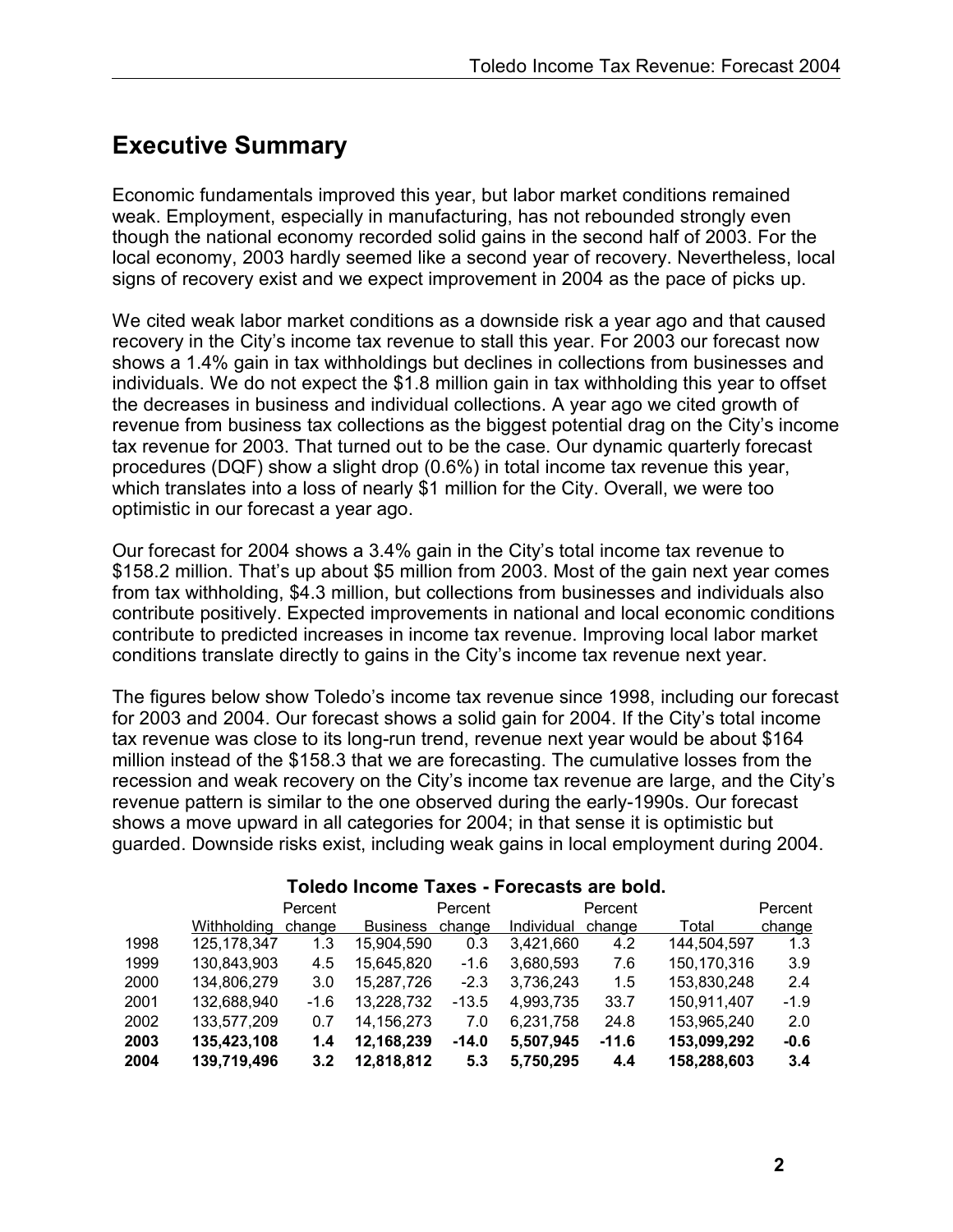## **A. Economic Conditions**

The National Bureau of Economic Research (NBER) declared that the national recession ended in November 2001. The recession was short and mild overall. Until recently, however, the national recovery was relatively weak, especially in the labor market. Moreover, considerable uncertainty about terrorism and the consequences of war in Iraq adversely affected business and consumer confidence about future economic prospects. Although the economic fundamentals improved this year, labor market conditions remained weak; and employment, especially in manufacturing, has not rebounded strongly. Economic recovery is likely to be stronger in 2004 as consumer spending and business investment increase. The national economy recorded solid gains during the second half of 2003, but job gains continued to lag. Those conditions had a direct negative effect on the City's income tax revenue.

For the local economy, 2003 hardly seemed like a second year of recovery. In our forecast a year ago, we cited "Weak job gains that limit income growth nationwide and in the Toledo area" as a significant downside risk to our forecast for a small increase in the City's income tax revenue (*Toledo Income Tax Revenue: Forecast 2003*, December 12, 2002, page 9). That is exactly what happened this year, and local weakness limited the growth of income tax revenue. Nevertheless, local signs of recovery exist and we expect improvement in 2004 as the pace of economic recovery picks up. The last three years have been tough on jobs in the Toledo area, and tough on the City's income tax revenue.



**Figure 1: Toledo Metro Employment (thousands, seasonally adjusted)**

Source: Ohio Bureau of Labor Market Information.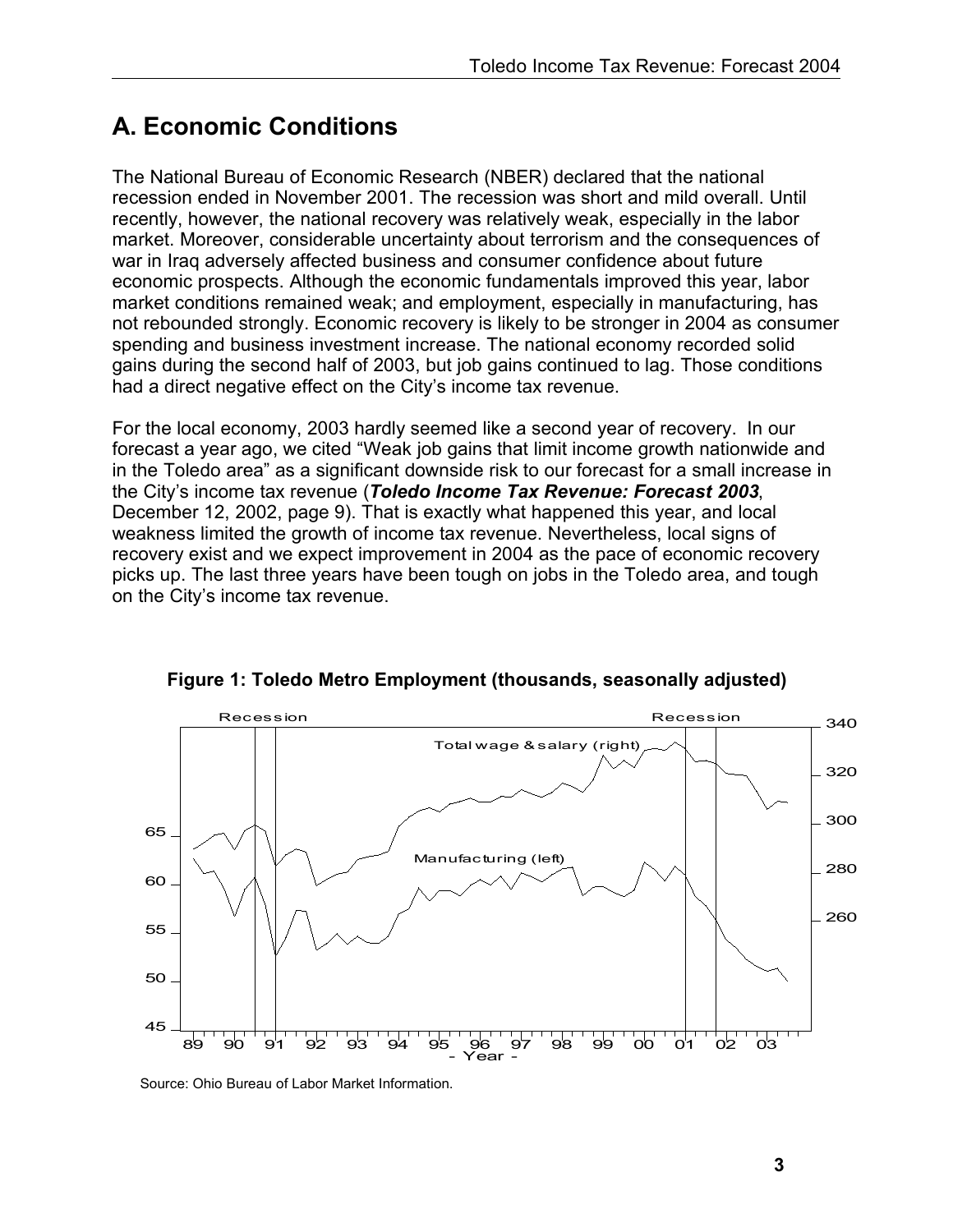Figure 1 illustrates the weakness in employment in the Toledo area. Note that local manufacturing employment recorded its pre-recession high in early-2000 and continued to drop through two years of economic recovery. Total wage and salary employment also did not recover much this year. Weak job growth here is a key factor restricting City's growth in income tax revenue this year.



**Figure 2: Toledo Metro Initial Claims for Unemployment Insurance**

Source: Ohio Bureau of Labor Market Information.

Figure 2 shows increases in initial claims for unemployment insurance from 1999 to 2002. They dropped as the economy rebounded from the 1990-91 recession. That has not happened so far in this recovery. In fact, initial claims this year are about the same as last year.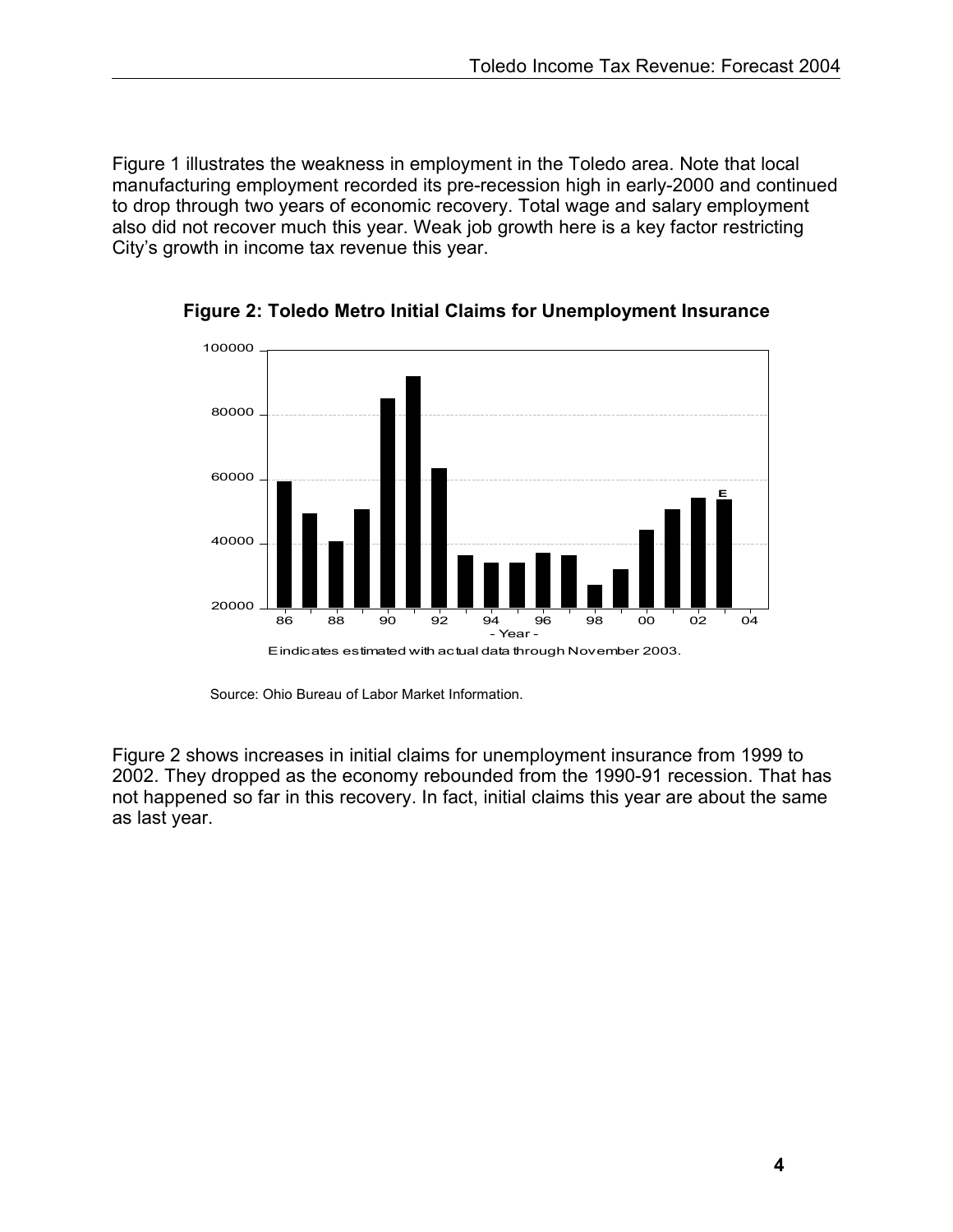

**Figure 3: Toledo Metro Index of Leading Indicators (1996 = 100)**

The Toledo index of leading indicators in Figure 3 is a composite of six indicators: local initial claims for unemployment insurance, the average workweek in local manufacturing, local residential housing units authorized by building permit, new orders for local manufactured goods, light vehicle sales nationwide, and the University of Michigan's index of consumer sentiment. Although the index rose in the second and third quarters of 2003, the local economy has not exhibited consistent upward momentum. After two years of recovery, the index is up slightly compared to sizable gains after the recession of the early-1990s.

Source: Paul Kozlowski, Department of Finance & Business Economics, University of Toledo.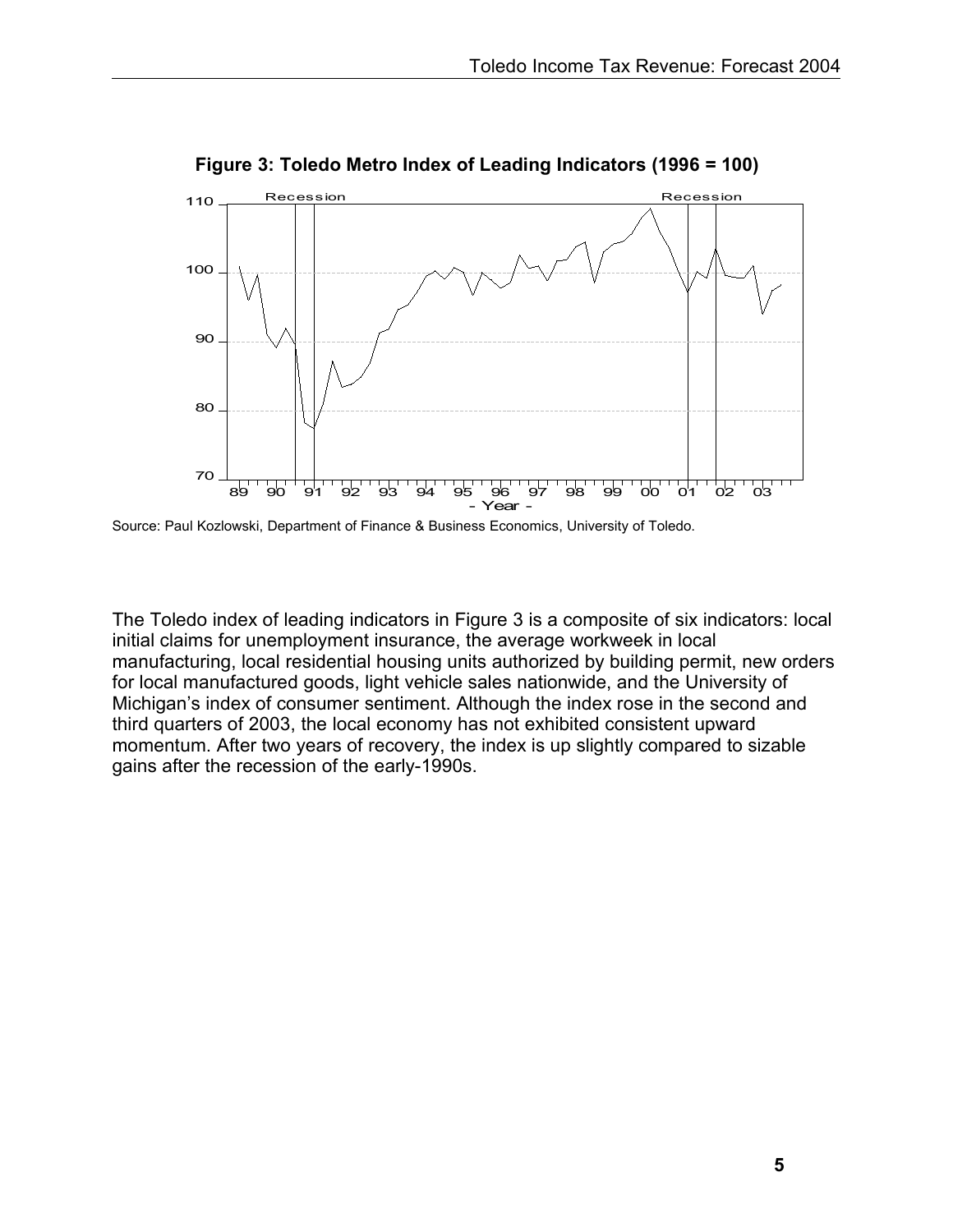### **B. Forecast 2003**

Our original forecast for 2003 was a too optimistic. Based on information available through the third quarter of 2003, our dynamic quarterly forecast procedures (DQF) show a slight drop (0.6%) in total income tax revenue for this year. Even under a very optimistic scenario for the fourth quarter, the City can only expect total income tax revenue to be about equal to the total for 2002. A year ago we forecast a gain for total income tax revenue. What happened?

The downside risk of weak labor market conditions, which we cited a year ago, actually occurred this year. For 2003 our forecast shows a 1.4% gain in tax withholdings but declines of 14% and 11.6% in collections from businesses and individuals. The 1.4% gain in tax withholdings is positive for the City, but it is less than the 2.6% we predicted a year ago. We do not expect the gains in tax withholdings to offset the decreases in business and individual collections.

Our forecast for the fourth quarter of 2003 uses updates based on the recent data available through November 2003. Table 1 shows the quarterly income tax revenue from withholdings generated by the DQF procedures that account for long-term trend, the business cycle, and seasonal movements in the City's revenue. The results in Table 1 suggest that the City can count on continued recovery in revenue from withholdings. That is positive but it is weak. It is important to note that in 1992, the first year of recovery from the recession of 1990-91, the City's tax withholdings rose more than 5%.

The City's tax withholdings rose only 2% over the last two years: 0.7% in 2002, and a predicted 1.4% in 2003. On the positive side, it is important to note that revenue from tax withholding did increase as our forecast predicted. The gain was smaller than predicted, however. The result is that tax withholdings will generate about \$1.8 million in added revenue this year; that is less than the nearly \$4.4 million forecast a year ago. Nevertheless, the predicted revenue generated by tax withholding for 2003, \$135.4 million, moves that source above its pre-recession level of \$134.8 million. As the largest source of City's income tax revenue, that represents improvement, although it did take three years for revenue from tax withholding to recover lost ground.

|        |   | Withholding<br>(sa) | Seasonal<br>Index | Re-<br>Seasonalized | Withholding<br>(nsa) | Annual<br>Percent<br>Change |
|--------|---|---------------------|-------------------|---------------------|----------------------|-----------------------------|
| 2003   |   |                     |                   |                     | 34.132.572           |                             |
|        |   |                     |                   |                     | 33,142,410           |                             |
|        | 3 |                     |                   |                     | 32.028.009           |                             |
|        | 4 | 34.564.606          | 1.045003          | 36,120,117          | 36,120,117           |                             |
| Annual |   |                     |                   |                     | 135,423,108          | 1.4                         |

### **Table 1: Toledo Quarterly Income Taxes – DQF forecasts are bold.**

Notes: sa = seasonally adjusted; nsa = not seasonally adjusted.

Forecasts in bold were generated by the DQF procedure outlined to City Council in *City of Toledo Payroll Tax Revenue: Annual Budget Projections and Long-term Trends*, UT-Urban Affairs Center, October 2000.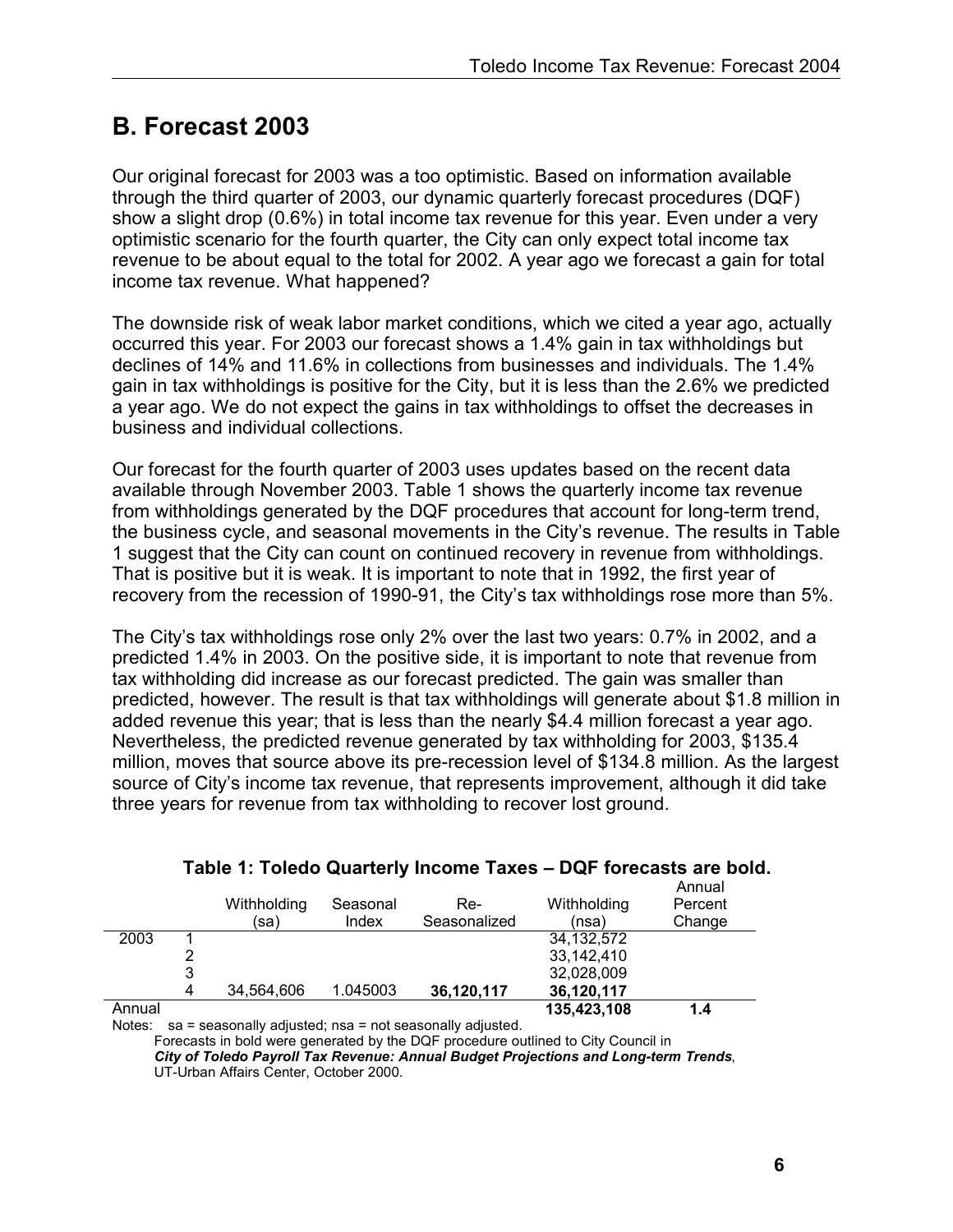Table 2 shows the City's total income tax revenue for 2003. Our DQF procedures predict a slight drop in total income tax revenue this year, following a 2% gain in 2002. The result is that total income tax revenue this year is predicted to be about \$700,000 below its pre-recession peak of \$153,830,248 that occurred in 2000. The City' tax revenue has still not fully recovered from the recession.

|        |                                                          |               |                 |                   |               | Annual  |  |  |  |
|--------|----------------------------------------------------------|---------------|-----------------|-------------------|---------------|---------|--|--|--|
|        |                                                          | Withholding   | <b>Business</b> | Individual        | Total         | Percent |  |  |  |
|        |                                                          | (nsa)         | Income (nsa)    | Direct Pays (nsa) | (nsa)         | Change  |  |  |  |
| 2002   |                                                          | \$133,577,209 | \$14,156,273    | \$6,231,758       | \$153,965,240 | 2.0     |  |  |  |
|        |                                                          |               |                 |                   |               |         |  |  |  |
| 2003   |                                                          |               |                 |                   | 38,337,560    |         |  |  |  |
|        | 2                                                        |               |                 |                   | 40.887.823    |         |  |  |  |
|        | 3                                                        |               |                 |                   | 35,652,714    |         |  |  |  |
|        | 4                                                        | 36,120,117    | 1.460.173       | 640,905           | 38,221,195    |         |  |  |  |
| Annual |                                                          | 135,423,108   | 12,168,239      | 5,507,945         | 153,099,292   | $-0.6$  |  |  |  |
| Notes: | sa = seasonally adjusted; nsa = not seasonally adjusted. |               |                 |                   |               |         |  |  |  |

#### **Table 2: Toledo Quarterly Income Taxes – DQF forecasts are bold.**

Forecasts in bold were generated by the DQF procedure outlined to City Council in*City of Toledo Payroll Tax Revenue: Annual Budget Projections and Long-term Trends*, UT-Urban Affairs Center, October 2000.

Our forecast of \$12,168,239 for tax collections from business represents a drop of nearly \$2 million from last year. Tax revenue from business income tends to be erratic, and over the last seven years, 1997 to 2003, yearly collections dropped five times. The only increases occurred in 1998 (0.3%) and 2002 (7%). The drop in revenue from the business source for 2003 is the key factor contributing to the 0.6% decline in the City's total income tax revenue this year.

Revenue from tax withholding and business profits is sensitive to conditions in the local economy summarized in Figures 1, 2, and 3. In short, labor market conditions improved slightly in 2003, but not enough for the predicted increase in income tax withholdings to offset the drop in tax revenue generated from business income. In last year's forecast we stated that "Collections from businesses should be poised for a rebound, but that source of tax revenue continues to be very erratic with little evidence of any significant upward trend."(page 6) That is still the case, and it applies to tax revenue collected from businesses next year.

Finally, our forecast for revenue collected from individuals is close to our prediction a year ago. At \$5,507,945 for 2003, it is off slightly from its level in 2002, but it is still above levels recorded before the recession. Economic recover combined with the City's improved collections procedures appear to have added about \$2 million to revenue from this source. We expect slight growth through 2004.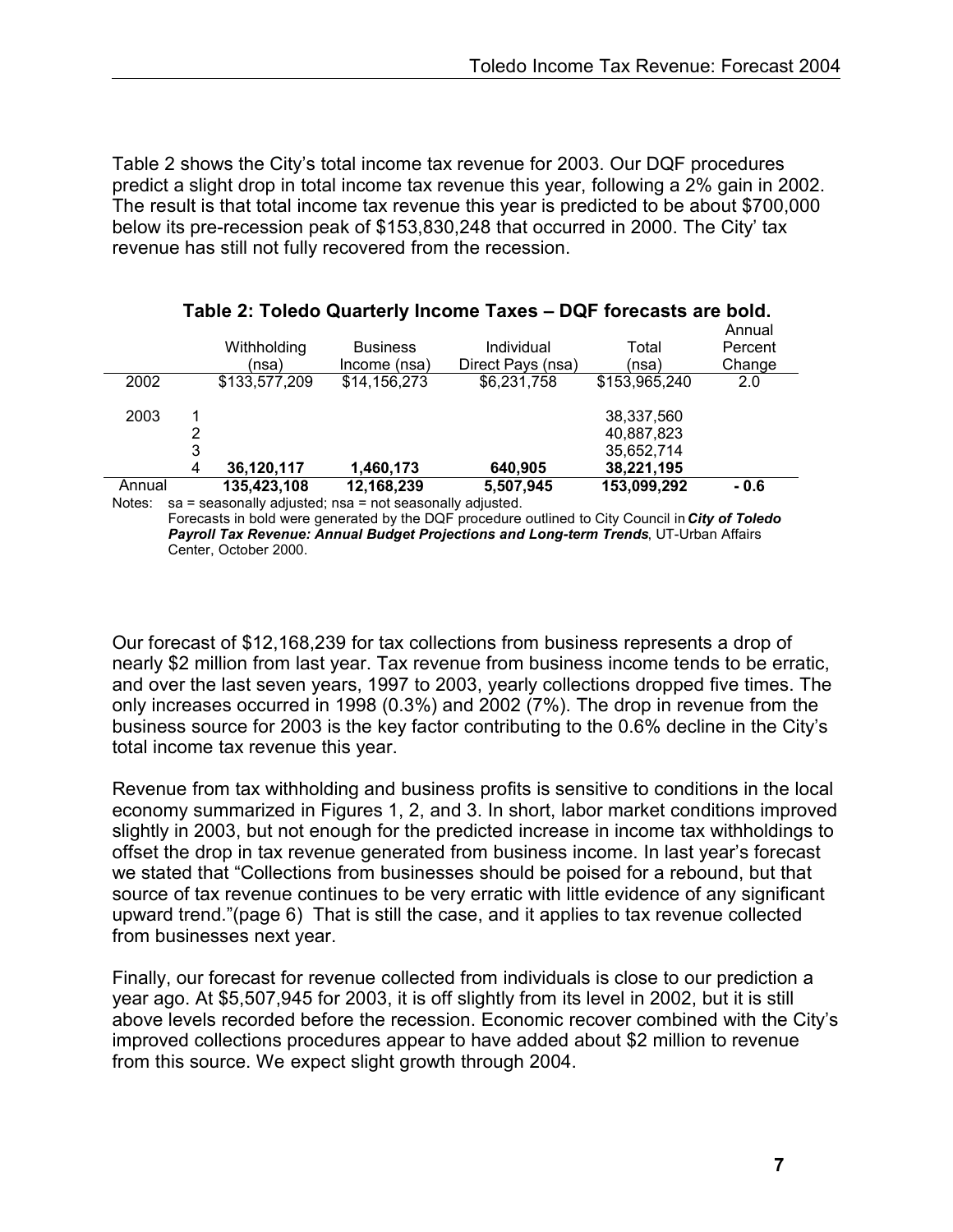## **C. Forecast 2004**

Last year we forecast the City's total income tax revenue to be \$156,947,933 for 2003, a gain of almost \$3 million. Based on information available through November, it now seems that the total is more likely to be close to \$153.1 million, a loss of about \$900,000. The error in our 2003 forecast results from smaller gains than predicted in income tax withholdings and the decline in tax revenue from businesses. We correctly predicted continued recovery in revenue from income tax withholding, although we were too optimistic a year ago. While we did forecast a drop in tax revenue from business, it now appears that the falloff will be larger than predicted.

|      |               | %      |                 | $\%$    |             | $\%$    |               | %      |
|------|---------------|--------|-----------------|---------|-------------|---------|---------------|--------|
|      | Withholding   | change | <b>Business</b> | change  | Individual  | change  | Total         | change |
| 1989 | \$95,011,996  | 2.4    | \$9,292,927     | $-35.0$ | \$2,396,757 | $-2.4$  | \$106,701,680 | $-2.6$ |
| 1990 | 92,919,354    | $-2.2$ | 12,766,213      | 37.4    | 2,294,258   | $-4.3$  | 107,979,825   | 1.2    |
| 1991 | 92,452,379    | $-0.5$ | 9,963,000       | $-22.0$ | 2.454.651   | 7.0     | 104,870,030   | $-2.9$ |
| 1992 | 97,428,524    | 5.4    | 10,445,009      | 4.8     | 2,549,443   | 3.9     | 110,422,976   | 5.3    |
| 1993 | 100,159,047   | 2.8    | 12,805,217      | 22.6    | 2,790,750   | 9.5     | 115,755,014   | 4.8    |
| 1994 | 107,147,988   | 7.0    | 14,813,612      | 15.7    | 3,013,485   | 8.0     | 124,975,085   | 8.0    |
| 1995 | 112,883,989   | 5.4    | 13,743,551      | $-7.2$  | 3,161,220   | 4.9     | 129,788,760   | 3.9    |
| 1996 | 117,494,951   | 4.1    | 17,829,958      | 29.7    | 3,161,798   | 0.0     | 138,486,707   | 6.7    |
| 1997 | 123,559,489   | 5.2    | 15,856,452      | $-11.1$ | 3,284,787   | 3.9     | 142,700,728   | 3.0    |
| 1998 | 125, 178, 347 | 1.3    | 15,904,590      | 0.3     | 3,421,660   | 4.2     | 144,504,597   | 1.3    |
| 1999 | 130,843,903   | 4.5    | 15,645,820      | $-1.6$  | 3,680,593   | 7.6     | 150,170,316   | 3.9    |
| 2000 | 134,806,279   | 3.0    | 15,287,726      | $-2.3$  | 3,736,243   | 1.5     | 153,830,248   | 2.4    |
| 2001 | 132,688,940   | -1.6   | 13,228,732      | $-13.5$ | 4,993,735   | 33.7    | 150,911,407   | -1.9   |
| 2002 | 133,577,209   | 0.7    | 14,156,273      | 7.0     | 6,231,758   | 24.8    | 153,965,240   | 2.0    |
| 2003 | 135,423,108   | 1.4    | 12,168,239      | $-14.0$ | 5,507,945   | $-11.6$ | 153,099,292   | -0.6   |
| 2004 | 139,719,496   | 3.2    | 12,818,812      | 5.3     | 5,750,295   | 4.4     | 158,288,603   | 3.4    |

#### **Table 3: Toledo Income Taxes - Forecasts are bold.**

Source: Actual revenue from City of Toledo, Finance Department/Treasury Division. Forecasts in bold were generated by the procedures outlined to City Council in*City of Toledo Payroll Tax Revenue: Annual Budget Projections and Long-term Trends*, UT-Urban Affairs Center, October 2000.

Our forecast shows a 3.4% gain in the City's total income tax revenue to \$158,288,603 for 2004. That's up about \$5 million from 2003. Table 3 shows that most of the gain comes from tax withholding, \$4.3 million. Collections from businesses and individuals also contribute positive, but small, gains to total revenue for 2004. The 3.2% predicted increase in tax withholding for next year is close to the long-run trend growth of the City's income tax withholding dating back to 1986. Next year's increase results from expected improvements in national and local economic conditions. For the Toledo area, that means improving labor market conditions, which translate directly to gains in the City's tax revenue.

Predicted revenue from businesses increases less than \$1 million next year. That is very "conservative," but that source of revenue has been very erratic over many years.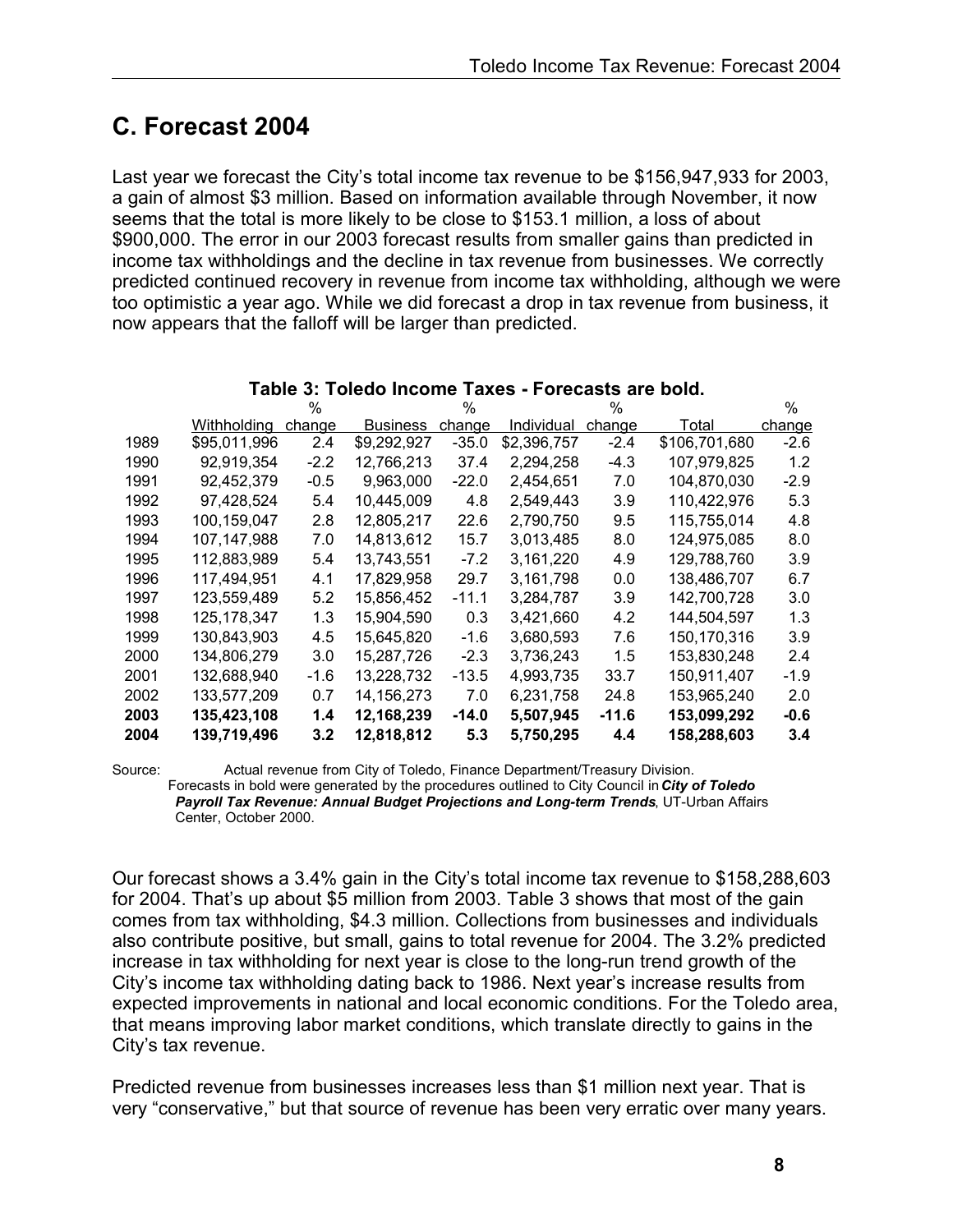Although recovery is expected to continue through 2004, there are few economic factors that point to higher gains from that local source. Nevertheless, a strong recovery here next year may actually generate more than we are forecasting at this time.

Figure 4 illustrates the City's income tax revenue performance since 1986. Our forecast puts total income tax revenue in 2003 and 2004 below its long-run trend levels. Revenue growing below its trend is a direct consequence of the recession in the local and national economies. For the most part, that recession behavior in income tax revenue is beyond the City's control. With recovery expected to continue in 2004, our forecast puts income tax revenue for next year above the pre-recession level in 2000. Weak local economic and labor market conditions this year caused the recovery in the City's income tax revenue to stall.



**Figure 4: Annual Income Tax Revenue (millions)**

Source: City of Toledo, Finance Department/Treasury Division and Urban Affairs Center, University of Toledo.

The City's slump in 2001 was relatively mild, but recovery has been weak so far. Although our forecast shows a solid gain for 2004, the City's total income tax revenue is likely to remain below its long-run trend. That means lost revenue again next year compared to the City's growth potential. If the City's total income tax revenue was close to its trend, revenue next year would be about \$164 million instead of the \$158.3 that we are forecasting.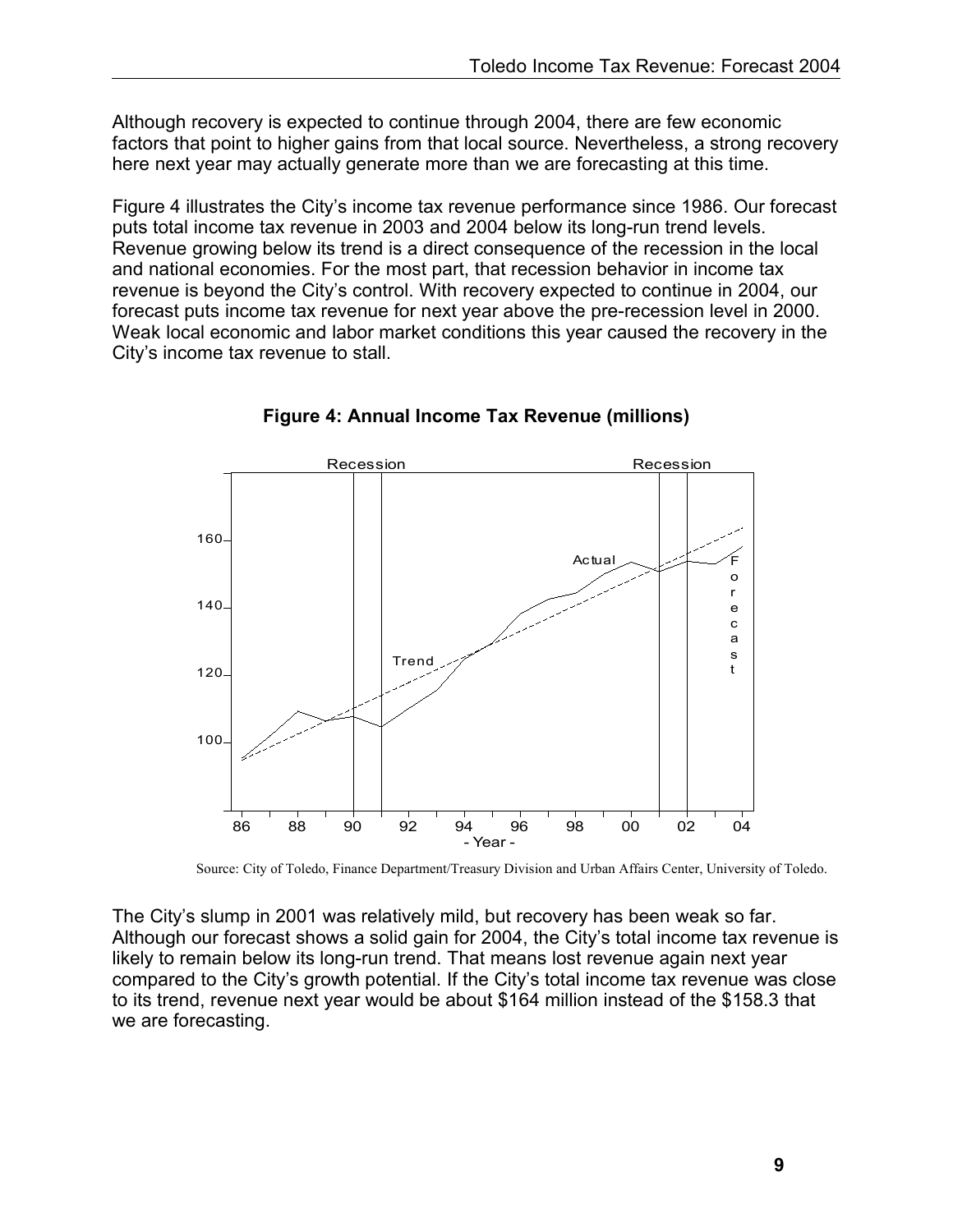

**Figure 5: Income Tax Revenue - Business (millions)**

Source: City of Toledo, Finance Department/Treasury Division and Urban Affairs Center, University of Toledo.

Figure 5 shows the downtrend in tax revenue from businesses since 1997. Our forecast is for a slight gain next year, but this predicted increase still leaves the City about 28% below the high generated from this source in 1996. That translates to about \$5 million.

Figure 6 illustrates income tax withholding that accounts for about 88% of the total. The recession caused a loss of \$2.1 million from this source. Recovery occurred in 2002; our forecast predicts a gain in 2004. Unlike revenue from businesses, the City's revenue from tax withholding has recovered from the slump in 2001. The City's total income tax revenue would have recovered fully if collections from businesses had rebounded.



Source: City of Toledo, Finance Department/Treasury Division and Urban Affairs Center, University of Toledo.